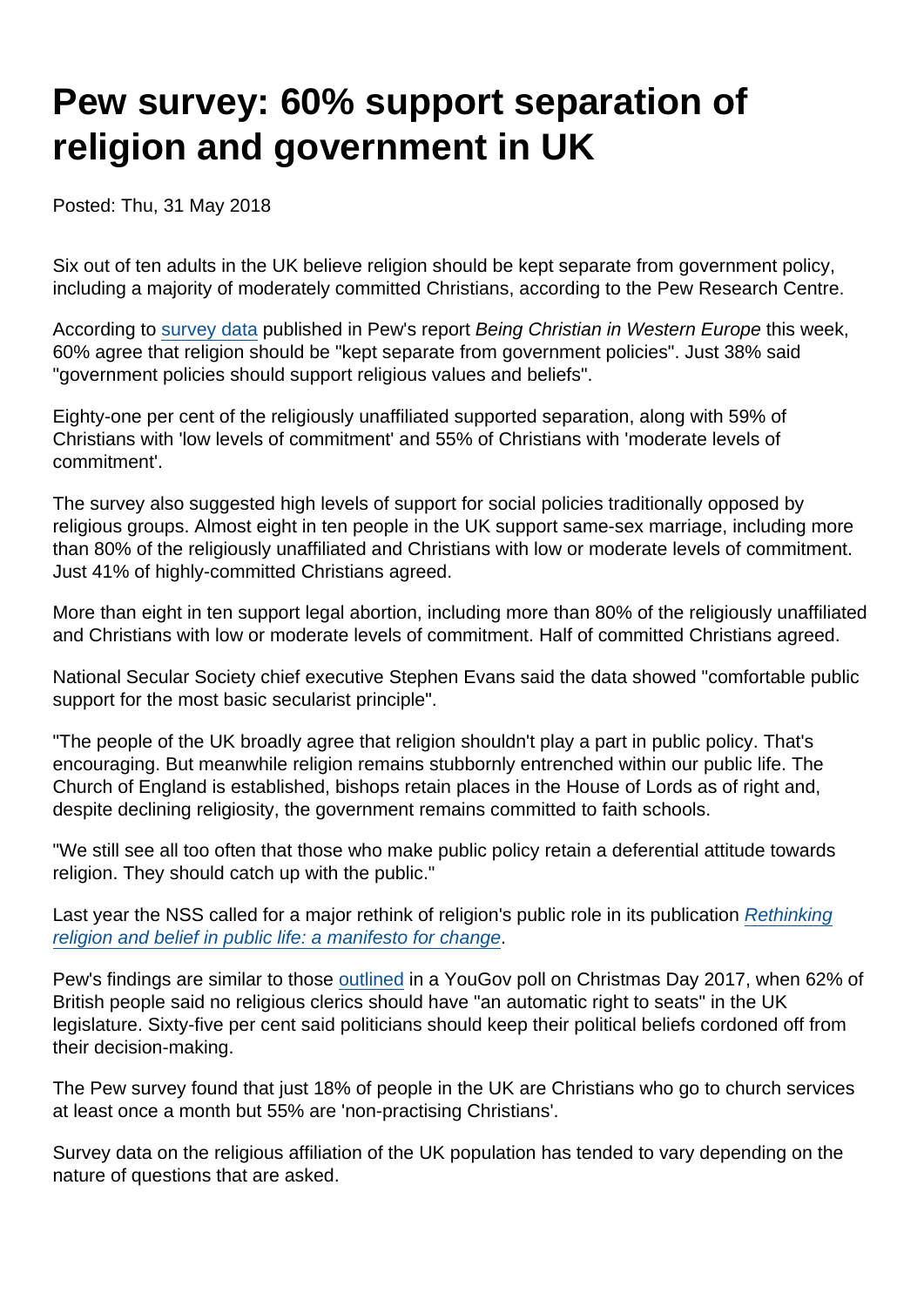Last year the British Social Attitudes survey [found](https://www.secularism.org.uk/news/2017/09/more-than-half-of-brits-now-non-religious-study-finds) that a majority of Britons had no religion. In that survey almost 3,000 people were asked: 'Do you regard yourself as belonging to any particular religion?' If respondents said yes, they were asked which one, without being given a list of religions.

The Pew study also suggested a slow rise in the number of people who are religiously unaffiliated in the UK, with a concurrent decline in the number of Christians. Six per cent more people said they were currently religiously unaffiliated than raised unaffiliated, with six per cent fewer saying the same thing about being Christian.

Those in the UK who had left the religion they were raised in cited the religious authorities' intransigence on social issues (55%) and scandals involving religious institutions (53%) as two of their three most important reasons for doing so. Sixty-eight per cent said 'gradually drifting away from religion' was an important reason.

Those surveyed in the UK tended to see religious institutions themselves relatively positively: 40% had more positive views of them than negative ones, whereas 32% had more negative than positive. Half of UK respondents agreed that "religious institutions play an important role in helping the poor and needy". Forty-two per cent said they "are too concerned with money and power".

Pew surveyed people in 15 western European countries. Majorities in all of them favoured separating government and religion: 60% agreed with this proposition whereas 36% disagreed with it. People in traditionally Protestant countries tended to be more in favour of separation than those in traditionally Catholic ones.

Across western Europe 18% were church-attending Christians; 46% were non-practising Christians; and 24% were religiously unaffiliated.

Pew also found that self-identified Christians – whether they attend church or not – were more likely than religiously unaffiliated people to express negative views of immigrants, Muslims and Jews.

Pew spoke to 1,841 adults in the UK, among 24,599 adults in total in the 15 countries.

Image: © [Maurice,](https://www.flickr.com/people/97044050@N00) via Flickr [[CC BY 2.0](https://creativecommons.org/licenses/by/2.0/legalcode)]

### While you're here

Our news and opinion content is an important part of our campaigns work. Many articles involve a lot of research by our campaigns team. If you value this output, please consider supporting us today.

P.S. make sure to check out the related campaigns below.

- [Support us from just £1 a month](https://www.secularism.org.uk/donate.html)
- [Share on What's App](whatsapp://send?text=http://www.secularism.org.uk/news/2018/05/pew-survey-60-percent-support-separation-of-religion-and-government-in-uk?format=pdf)
- [Share on Facebook](https://www.facebook.com/sharer/sharer.php?u=http://www.secularism.org.uk/news/2018/05/pew-survey-60-percent-support-separation-of-religion-and-government-in-uk?format=pdf&t=Pew+survey:+60%+support+separation+of+religion+and+government+in+UK)
- [Share on Twitter](https://twitter.com/intent/tweet?url=http://www.secularism.org.uk/news/2018/05/pew-survey-60-percent-support-separation-of-religion-and-government-in-uk?format=pdf&text=Pew+survey:+60%+support+separation+of+religion+and+government+in+UK&via=NatSecSoc)
- [Share on Email](https://www.secularism.org.uk/share.html?url=http://www.secularism.org.uk/news/2018/05/pew-survey-60-percent-support-separation-of-religion-and-government-in-uk?format=pdf&title=Pew+survey:+60%+support+separation+of+religion+and+government+in+UK)
- [Subscribe to RSS Feed](/mnt/web-data/www/cp-nss/feeds/rss/news)